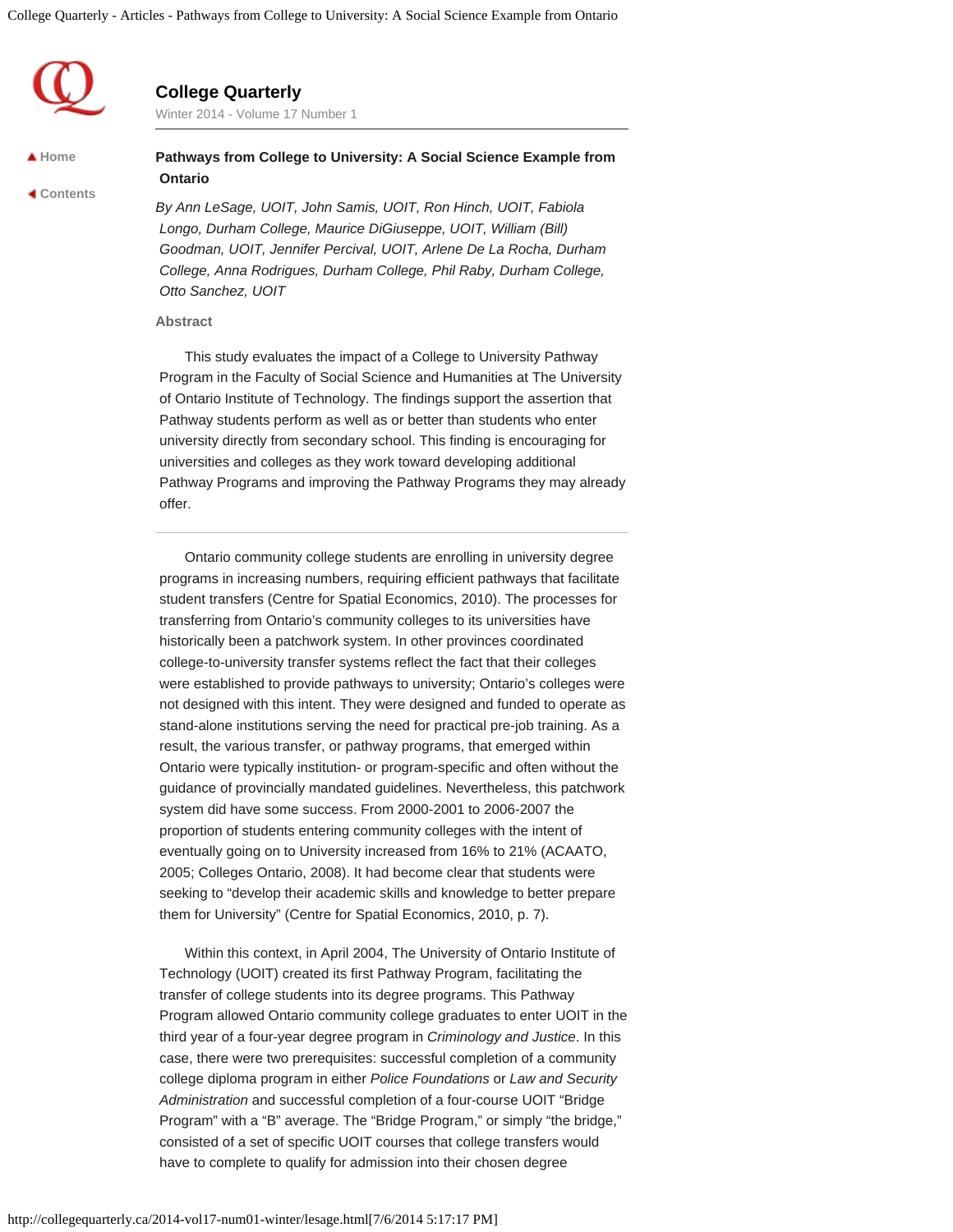programs. Subsequent to the creation the pathway program from Durham College (DC) to the *Criminology and Justice* program UOIT and DC created other Pathway Programs. UOIT and DC have instituted multiple college-touniversity and university-to-college Pathway Programs to facilitate completion of degrees, diplomas, and certificates. All of these programs include prerequisites and may or may not include completion of a bridge. These additional pathway programs are not examined in this study. They are to be reported in a separate paper.

While these programs and similar pathway programs at other universities are perceived to have a desirable objective, to date, there has been no systematic assessment of the Pathway Programs at UOIT or DC to determine if these programs function as anticipated. Therefore, in 2012, UOIT and DC initiated a research project to assess their various Pathway Programs. While results of the full study are to be reported elsewhere, this paper presents findings assessing two Pathway Programs in UOIT's Faculty of Social Science and Humanities (FSSH): (1) Criminology and Justice (C&J) (UOIT's first Pathway Program ), and (2) Legal Studies (LS) (a more recent addition to UOIT's Pathway Programs). The paper is organized based on two of the key objectives from the broader study:

- 1. to assess student performance in the relevant bridge; and
- 2. to assess student performance in post-bridge degree program courses.

**Research Design, Participants, and Methods**

For the purposes of this paper data were analyzed from two sources:

- 1. Cumulative Grade Point Average (GPA) scores of all students enrolled in each of the two FSSH Pathway Programs, as well as the GPA scores of "Traditional" students (students who entered UOIT directly from high school); and
- 2. Course-specific letter grades for Pathway students and Traditional students in each of the C&J and LS courses included in the respective bridges.

The courses selected for analysis were chosen to yield representative samples of students enrolled in the bridge courses: students who had completed the bridge but who had not yet graduated, and a sample of Traditional students in the same courses. Cumulative GPA scores and individual course letter grades were used to compare the grades of Pathway students with those of their traditional counterparts. The quantitative data were analyzed using Minitab® statistical software.

### **Results**

**Academic Performance in the Pathway Program**

Pathway students in the two FSSH programs achieved considerably different GPA scores in their respective programs. A visual inspection of the data shown in Figure 1 tends to indicate that, in general, Traditional students outperformed Pathway students in the four mandatory C&J bridge courses. Specifically, Traditional students seem more likely to earn grades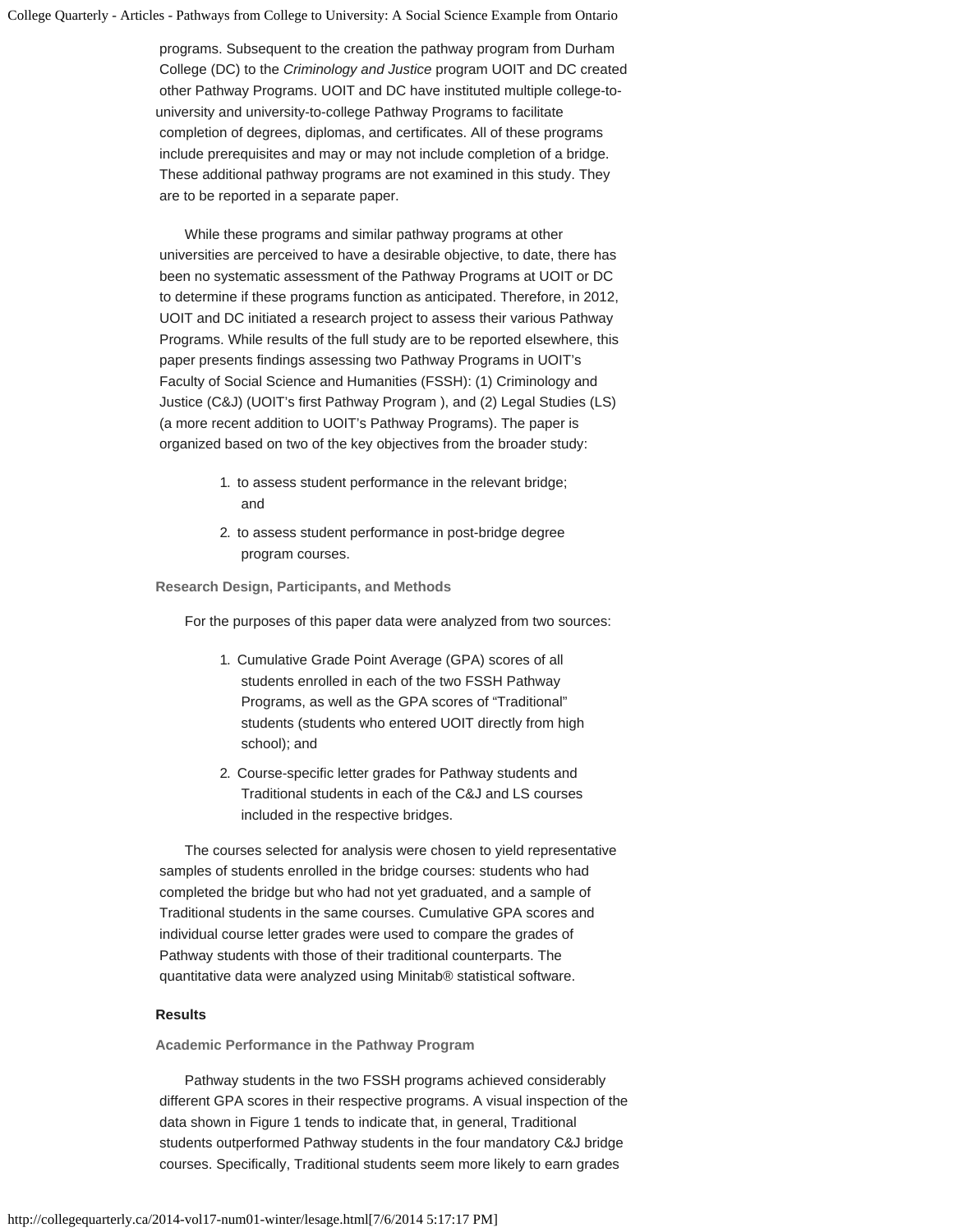of B+ or higher and less likely to achieve grades of C+ or lower in the four C&J bridge courses. Additionally, more Pathway students earned failing grades in the four bridge courses than did their Traditional counterparts.

Grades for Traditional and Pathway Students in the Criminology and Justice bridge courses: *Abnormal Psychology; Sociological Theories of Crime; Research Methods; Quantitative Methods*



Figure 1. Comparing Pathway and Traditional student performance in the Criminology and Justice Pathway Program.

Grades for Traditional and Pathway students the Legal Studies Bridge courses: *Legal Research Methods; Legal Theory; Public Law; Research Methods*



Figure 2. Comparing Pathway and Traditional student performance in the Legal Studies Pathway Program.

By way of contrast, performance of Pathway students in the four mandatory LS bridge courses appears to be slightly better than their Traditional C&J counterparts. Specifically, as illustrated in Figure 2, LS Pathway students were more likely to earn grades of B+ or higher and less likely to earn grades of B- or lower in the four LS bridge courses. However, it should also be noted that more Pathway students earned failing grades in the four bridge courses than did their Traditional counterparts. Consequently, although the data suggest that LS Pathway students attain higher grades than Traditional students while completing their Pathway Program, it would be unwise to offer a generalized judgment based on a visual impression of aggregate data.

While the cumulative GPA results described above are tentative in nature, more certain results were obtained when comparing Pathway and Traditional student academic achievement between specific bridge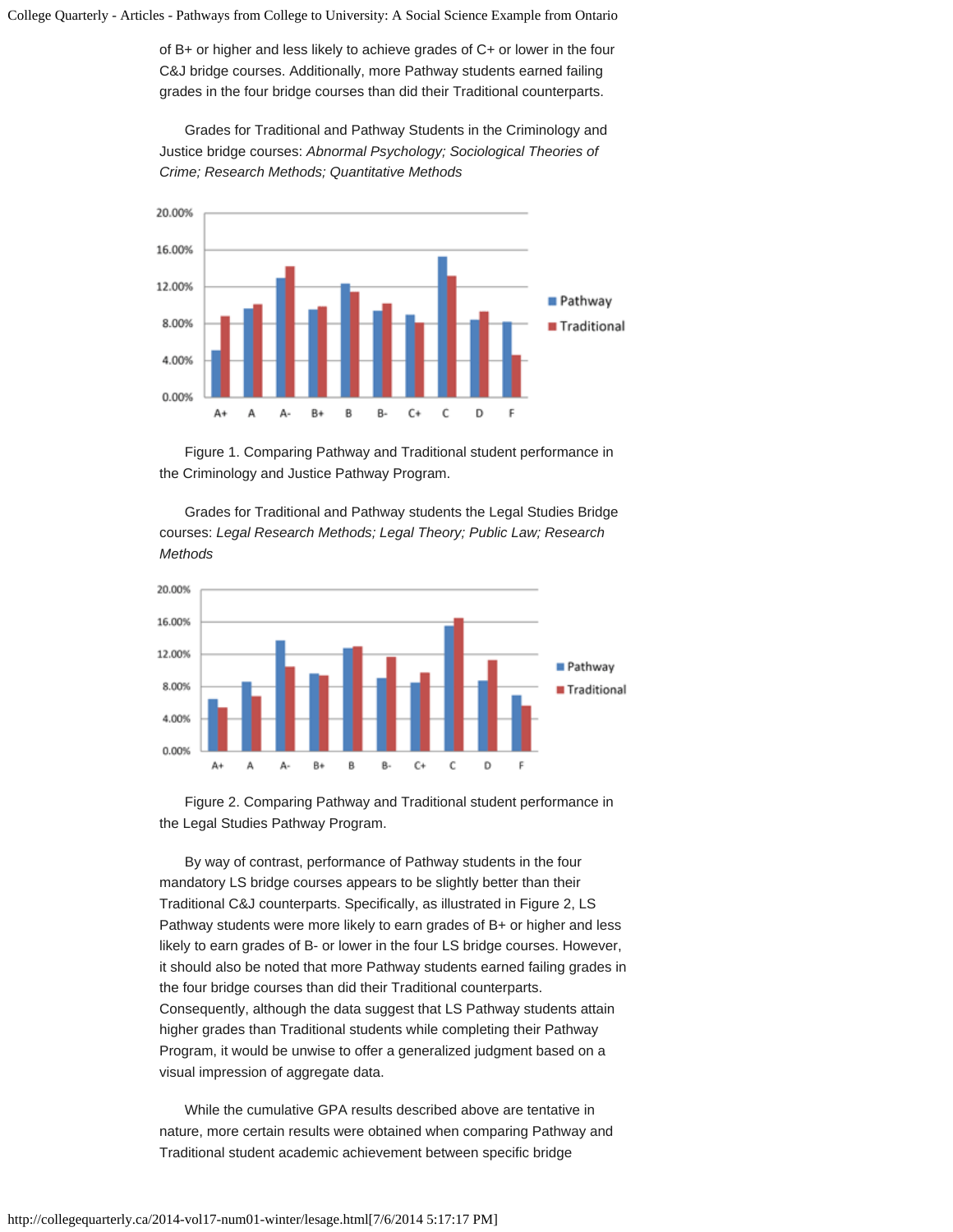courses. For example, in the C&J Abnormal Psychology (Figure 3) and Sociological Theories of Crime (Figure 4) bridge courses, the difference between the performance of the two groups is statistically significant. Specifically, Traditional students outperformed Pathway students in both bridge courses, with grade distribution shifted slightly higher for Traditional students. For both courses, the P-value for the shift is equal to 0.000 by both the Chi-squared test and an alternative "goodness of fit" test employed in this study, hereafter referred to as the "alternate test" (see Goodman, 2012). However, the visual impression in Figure 3 is somewhat ambiguous. More specifically, although Pathway students have proportionally fewer "A"s and more "F"s than the Traditional students; they also have more "B"s. As such, the underlying distributions may be relatively close. Future research is required to better understand if it is the nature of the course that accounts for this difference in performance distribution, or if it is an artifact of course design, or if it is attributable to another factor within the program which was not examined in this study.





Figure 3. Distributions by grade for the Abnormal Psychology course.

Figure 4. Distributions by grade for the Sociological Theories of Crime course.

Although the quantitative data indicate that Traditional students outperformed Pathways students in C&J bridge courses, related qualitative data reveal an interesting contrast. Specifically, two of the four C&J Pathways students interviewed for the larger study indicated that the *Abnormal Psychology* bridge course was unnecessary as they had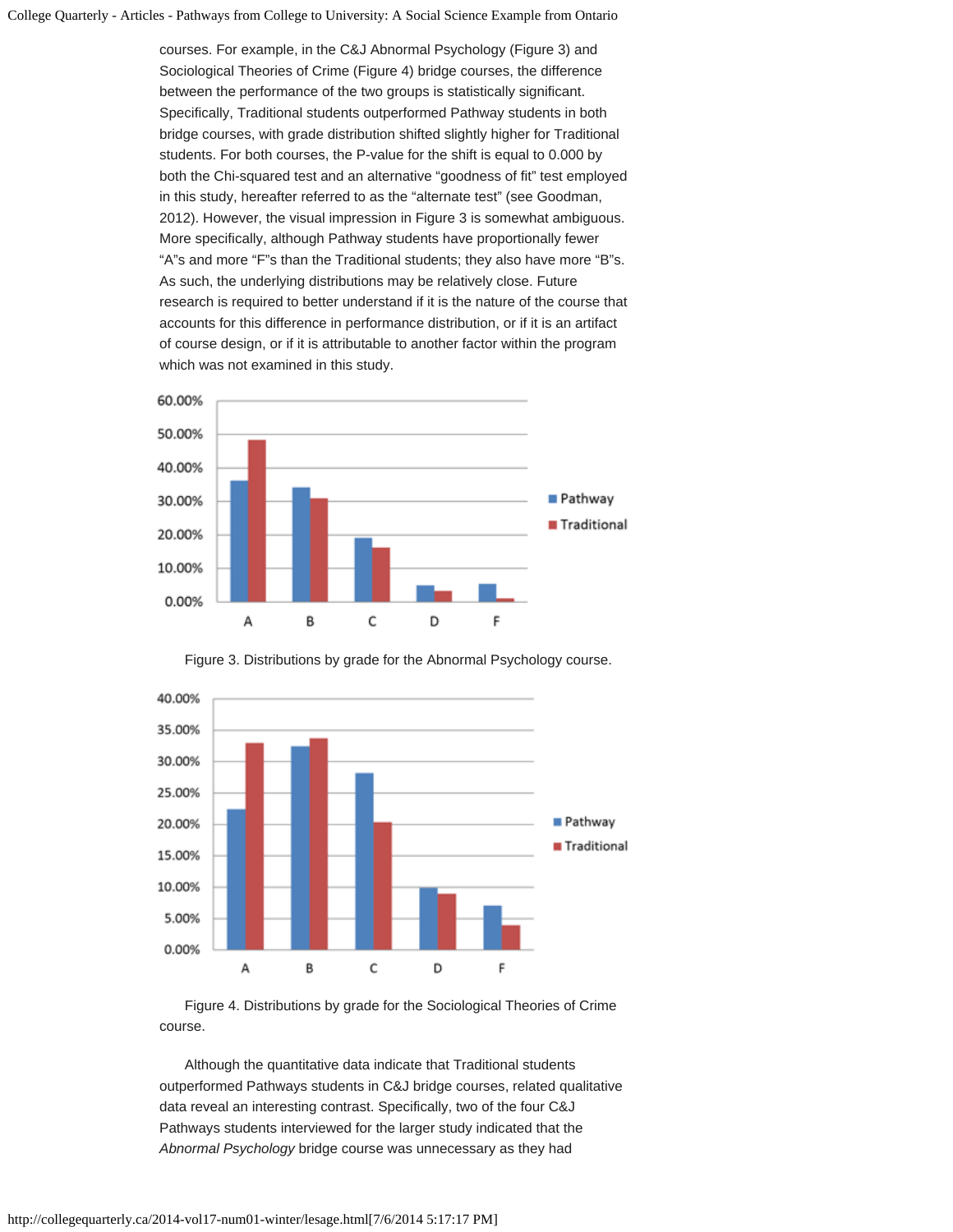completed a similar course in their college programs. For example, one student asserted, "Everything that I learned in the university class I already knew. It was just like a refresher class for me." Similarly, another student indicated, "I had already taken *Abnormal Psych 1 and 2* in college … so I was just re-learning it [at UOIT]. … There was nothing new for me." This raises an interesting question: If the *Abnormal Psychology* bridge course contains redundant content, why are the Pathway students not outperforming the Traditional students in these courses?

Other findings in the full study also indicated that Pathway students should achieve higher grades than their Traditional counterparts in courses with content similar to that in their community college courses. However, even when we exclude this expectation, the data seem to indicate that the overall performance of the Pathway students is not significantly different from that of Traditional students completing the same courses. As such, further research is required to more closely examine factors that may influence the success or failure of Pathway students in bridging courses with content similar to that of courses completed in their college programs.

#### **Academic Performance after completing the Pathway Program:**

While Pathway students in the C&J Pathway Program may be said to fare less well, academically, than their Traditional counterparts in the bridge courses, they outperformed their Traditional counterparts in degree program courses beyond the bridge (Years 3-5 courses) (Table 1). With the exception of Year 5, the GPA scores for C&J Pathway students is higher than their Traditional counterparts.

As can be seen in Table 1, a clear trend in the cumulative GPA score data for Pathway students in the LS program has yet to emerge as this Pathway Program entering its 5th Year at the time of writing. As it stands, while the cumulative GPA score for the LS Pathway students drops below the Traditional student score in Year 3, it rebounds and surpasses the Traditional student score by the end of Year 4.

Overall, Pathway students from both programs who successfully matriculated into the *B.A. Program* performed better, on average, than their Traditional four-year program peers. The qualitative data obtained from Pathway students and Pathway Program Academic Advisors interviewed for the broader study provide insight and potential explanations for the academic success of Pathway students.

| Program                        | Year 3 | Year 4 | Year $5**$ | Overall*** |  |
|--------------------------------|--------|--------|------------|------------|--|
| <b>Criminology and Justice</b> |        |        |            |            |  |
| Traditional                    | 2.73   | 2.73   | 2.89       | 2.63       |  |
| Pathway                        | 2.96   | 3.04   | 2.79       | 2.86       |  |
| <b>Legal Studies</b>           |        |        |            |            |  |
| Traditional                    | 3.10   | 2.96   | 3.30       | 2.88       |  |
| Pathway                        | 3.02   | 3.26   | <b>NA</b>  | 2.95       |  |

Table 1: GPAs of Traditional and Pathway Students in Years 3 to 5\*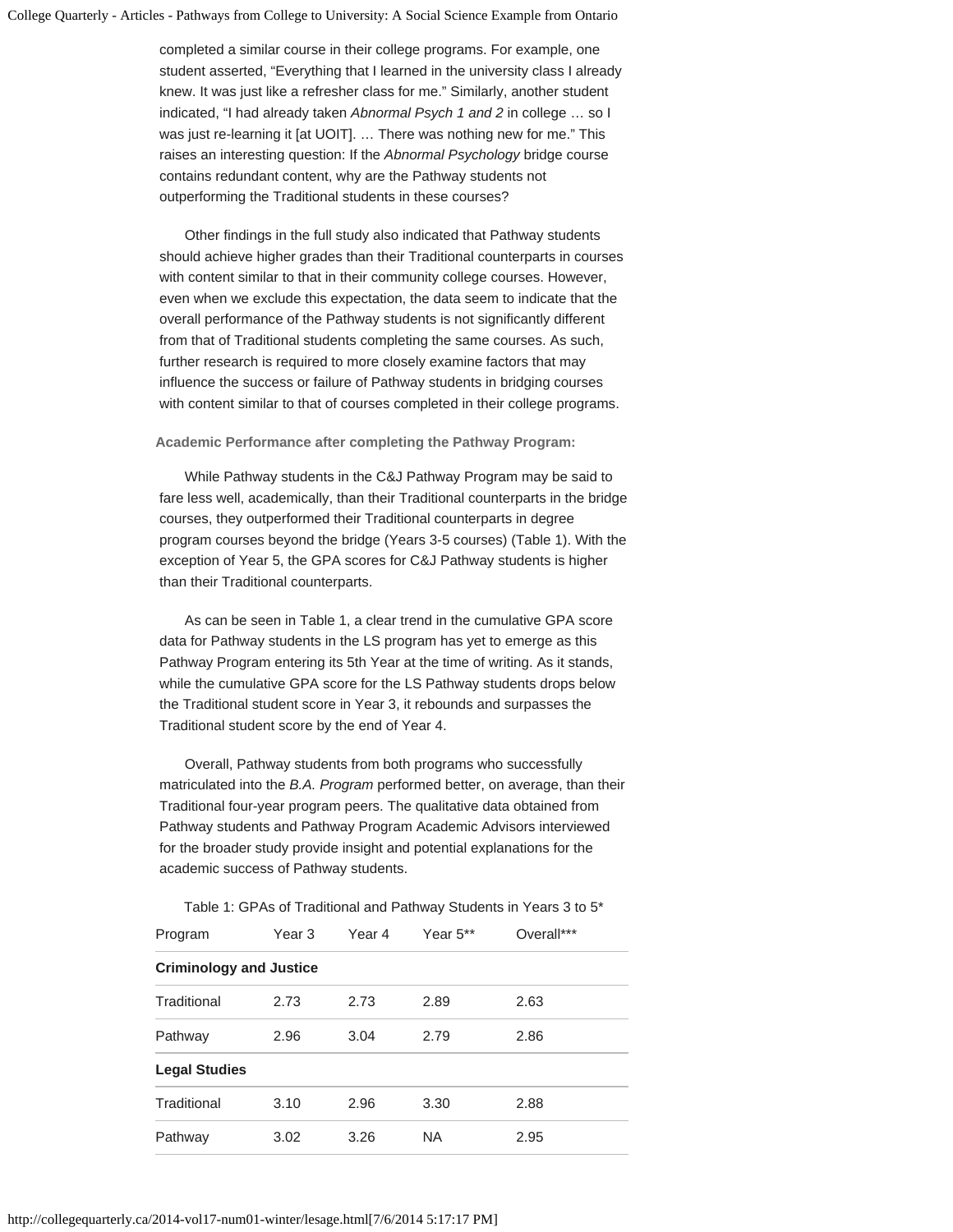\* The analysis has been extended to Year 5 to include students who require more than the traditional 4 years to complete a degree.

\*\* There is no data for PATHWAY PROGRAM students in legal studies in year 5 because the program has not been operating long enough to have students in the 5th year.

\*\*\* This data includes the GPS for all students taking courses from Year 1 to Year 5.

Specifically, one of the Advisors from the broader study explains:

Academically, I would say, students who make it through the bridge … [are generally] stronger students, ultimately. … They're really motivated to work … They are just much more engaged and I think that's … [because they're] coming out of the college system. They're in a great program at the college that they were already engaged with and I think that they carry that [engagement to the university]. They've really made a conscious decision to me here. They're passionate about what they do.

An LS Pathway student offers a comparison between college and university experiences which may explain, in part, the greater engagement cited by the Academic Advisor. The student asserts;

> I prefer [university] because in college, we would have an essay and it would be a research paper … as opposed to university where it's: *"Do the research, but I want to hear your opinion on it. Why do you agree with this person?"* So, it's more engaging, as opposed to college where everybody says it's more hands on. But then at the end of the day, university is a lot more engaging, when you really think about it. So I definitely prefer it.

## **Conclusion:**

Pathway Programs serve a useful purpose, providing opportunities for students to achieve their educational goals and prepare for their desired careers. This paper summarizes the results of one component of a broader study which details the experiences of students enrolled in various Pathway Programs offered at UOIT. The findings presented in this paper support the assertion that when community college programs are effectively connected to university Pathway Programs, students are sufficiently prepared to meet with success at university. Moreover, in addition to successfully completing any bridge courses they may have to take, Pathway students may outperform Traditional students in post-bridge courses they need to complete for their degrees. Collectively, the findings in this study seem to indicate that these community college diploma programs enhance Pathway Program performance. This finding is encouraging, for not only Pathway students, but for universities and colleges in general, as they work toward developing additional Pathway Programs and improving the Pathway Programs they may already offer.

We conclude this paper with personal reflections from a SSH Pathway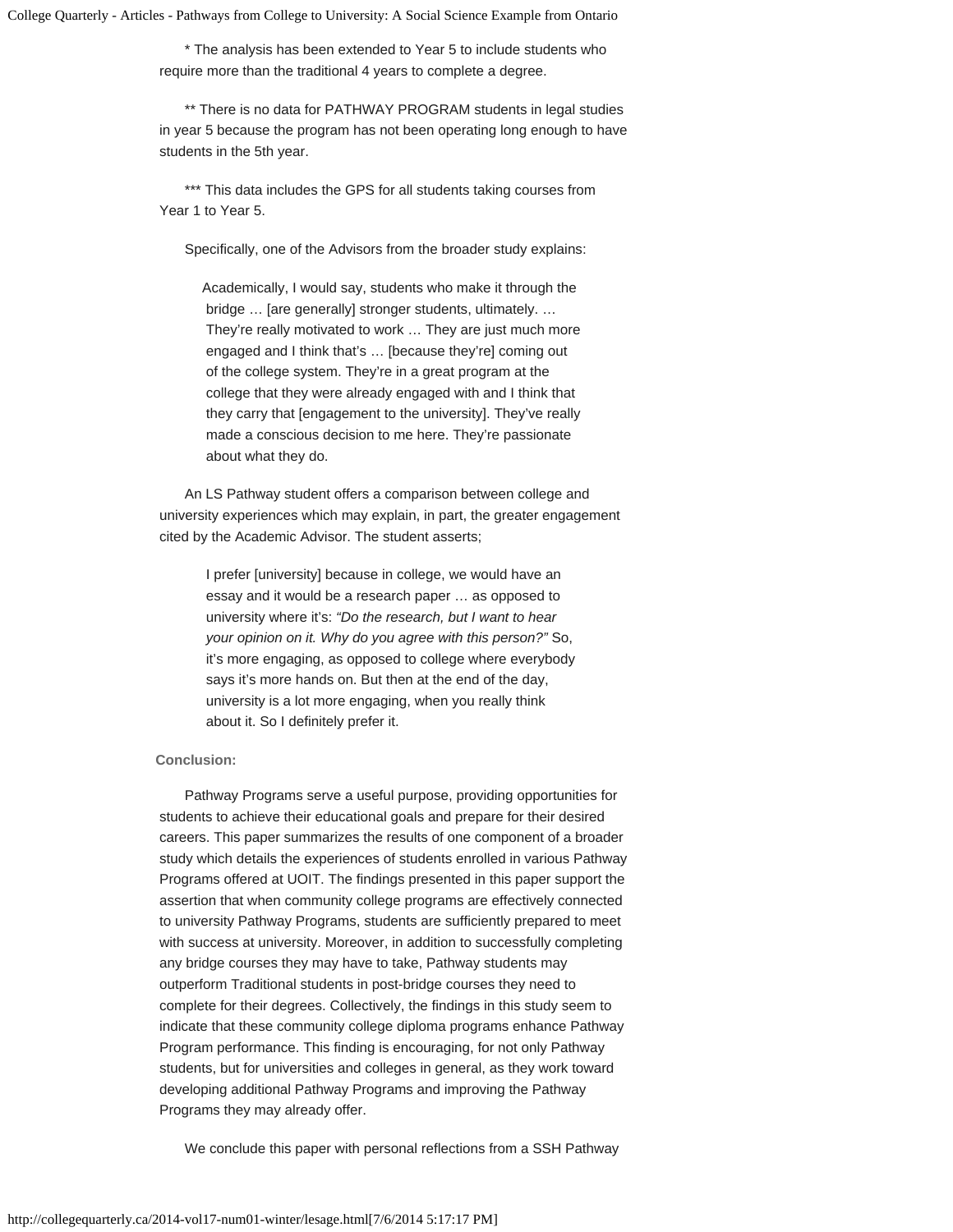student addressing college – university Pathway Programs.

In the end, we have to understand that when we walked into this program, it was new and …there were some bumps. … and so that's why we have things like this [research projects]. It's good to see that they [college and university] are trying to smooth things out and it's not just static … (Pathway Student)

There are, of course, some limitations to this study. A more detailed investigation into why Pathway student academic and overall performance varies in the manner highlighted in this paper is warranted. Some questions worthy of further study include: Why do Pathway students appear to perform less well than Traditional students in bridge courses, yet outperform them in later years? Is this trend apparent in other Pathway Programs? If so, what are the mediating factors that influence this trend / relationship?

### **References**

Association of Colleges of Applied Arts and Technology of Ontario (ACAATO). (2005). *Student mobility within Ontario's postsecondary sector*. Retrieved from http://www.ontransfer.ca/www/files\_docs/content/pdf/en/ oncat\_research\_reports/oncat\_research\_reports\_13.pdf

Centre for Spatial Economics. (2010). The financial benefits of enhanced college credential and credit recognition in Ontario. Retrieved from http://www.collegesontario.org/research/external-reports/ financial\_benefits\_of\_enhanced\_college\_credential\_credit\_recognition.pdf

Colleges Ontario. (2008). Improving college system pathways: Project highlights report. *Colleges*

*Ontario.* Retrieved from http://www.collegesontario.org/research/studentmobility/CO\_ImprovingPathwaysHighlights\_Sept08.pdf

Goodman, W.M. (2012). Measuring Changes in the Distribution of Incident-Outcome Severities: A Tool for Safety Management. *Case Studies in Business, Industry and Government Statistics (CSBIGS), 5*(1), 32-43.

**Endnotes:**

- 1. This study was made possible by the generous support of Durham College and the University of Ontario Institute of Technology (UOIT).
- 2. We would like to thank Darryl Hand and Marc Hall, our dedicated research assistants, for their assistance in completing this project.

**Ann LeSage** is an Associate Profession in the Faculty of Education at UOIT.

**John Samis** is an Assistant Professor in the Faculty of Health Sciences at UOIT.

**Ron Hinch**, is a Professor in the Faculty of Social Science and